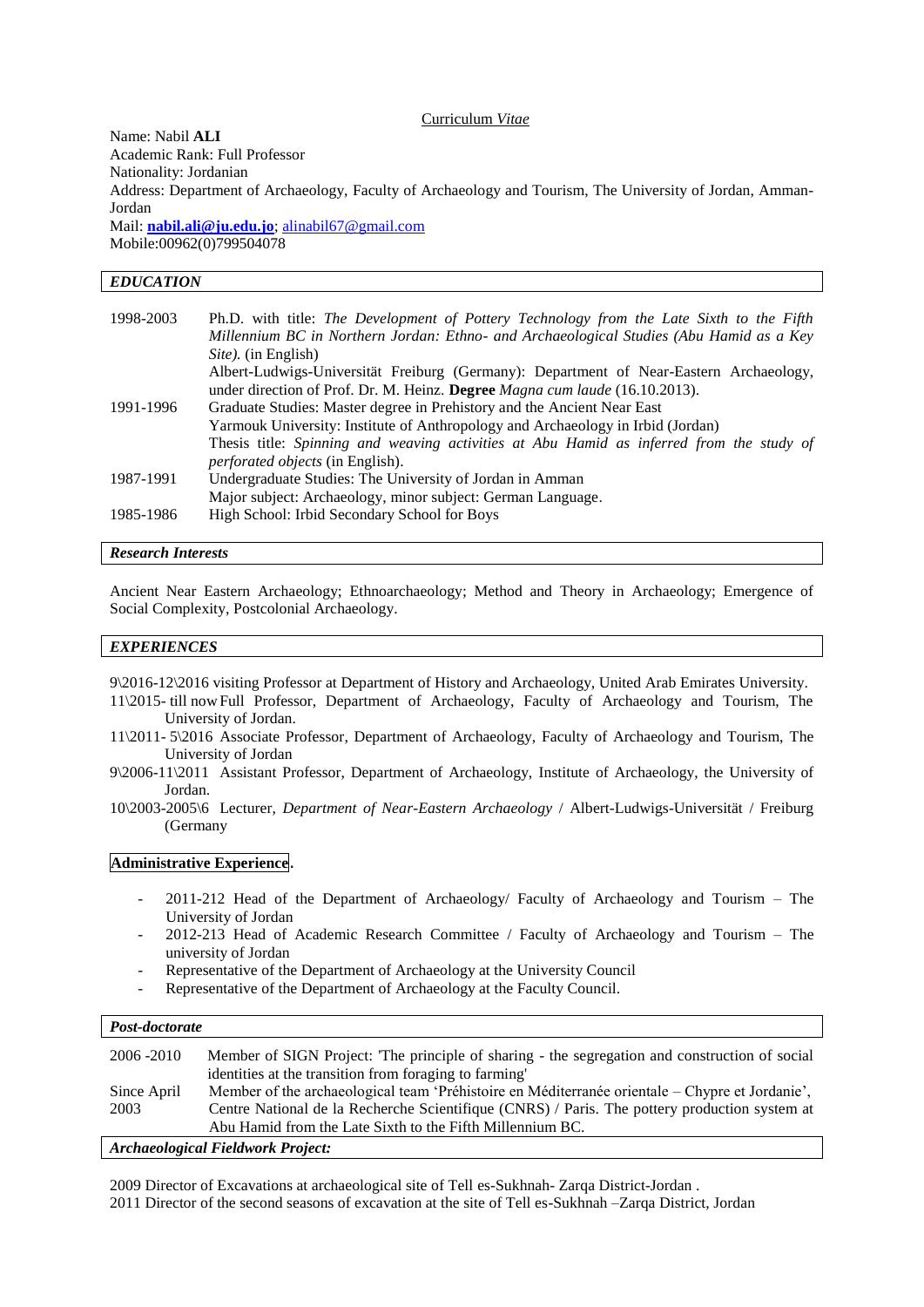2012 Director of the third seasons of excavation at the site of Tell es-Sukhnah –Zarqa District, Jordan

2013 Director of the fourth seasons of excavation at the site of Tell es-Sukhnah –Zarqa District, Jordan.

2011 Director Assistant of Archaeological Excavations at el-Katuta, Petra.

| Ethno-archaeological projects: |                                                                                                                                                                              |  |  |  |
|--------------------------------|------------------------------------------------------------------------------------------------------------------------------------------------------------------------------|--|--|--|
| 2012                           | Village Ethnoarchaeology in Jordan. Since 2012 sponsored by The Dean of Academic Research /<br>The University of Jordan                                                      |  |  |  |
| 1999-2000                      | Two seasons of ethno-archaeological project on pottery production in Northern Jordan.                                                                                        |  |  |  |
| 1996                           | Ethno-experimental project on storage jar production from archaeological site of Abu Hamid.<br>Project conducted in Northern Jordan with Prof. Z. Kafafi and Dr. G. Dollfus. |  |  |  |

*Master Thesis Supervision* 

- 1- Ethnicity in Archaeology: Analytical study of the Kingdoms of Ammon, Moab, and Edom in Jordan during the Iron Age, by Nida Jtawih
- 2- Houses and Households during the 3th Millennium B.C in Jordan and Palestine ( Analytical Study), by Alla Al- Basha
- 3- "Archaeologies of 'the State' Approaches to Statehood and Socio-Political Organization of Iron Age II Societies in the Southern Levant", by Jana Richter
- 4- Demographic changes during the Early Bronze II-III and IV in the southern Levant. By Islam Dawodyia
- 5- Analytical Study Of The Role Of Archaeological Education In Community: A Case Study From Jordan. By Amira Eneizat.
- 6- The Historiography of Archaeological Practices in Jordan during the Post-colonial Era (1946-1956). By Faris Saadeh.

# *GRANT*

1/6/2018-29/8/2018 Research Grant from DAAD at the Near Eastern Department of the University of Freiburg/ Germany.

- 3\2016- 1\2017 Research Grant from The University of Jordan to follow my research in Germany
- 6-9 2010 Research Grant from DAAD at the Near Eastern Department of the University of Freiburg/ Germany.

1998-2002 Grant from DAAD to follow the Ph.D. study in Freiburg / Germany.

08 / 1990 Training Language Course at Ruprecht-Karls-University / Heidelberg, offered by the DAAD (Deutsche Akademische Austausch Dienst).

# **TEACHING**

*1- Teaching at the Department of archaeology/ Institute of Archaeology- The University of Jordan (Amman). Since 2006*

*Ancient Pottery Pottery Dating and Analysis (MA) Introduction to Archaeology Archaeology of Ancient Mesopotamia Archaeology of Ancient Egypt Archaeology of Ancient Syria and Lebanon Ethnoarchaeology Archaeology of Arabia Archaeology of Ancient Jordan and Palestine (BA and MA) Fieldwork in Archaeology, (BA and MA.) Architecture of the Bronze and Iron Ages A Study of the Ammonite, Moabite, and Edomite Kingdoms. Archaeology of the Bronze and Iron Ages (MA) Ancient Civilization Jordan in Ancient Ages 2- Teaching at the Department of History and Archaeology \ UAEU . (2016) UAE Architectural Heritage* 

*Ancient History and Archaeology of Near East Arch. Of UAE & Arabian Gulf States*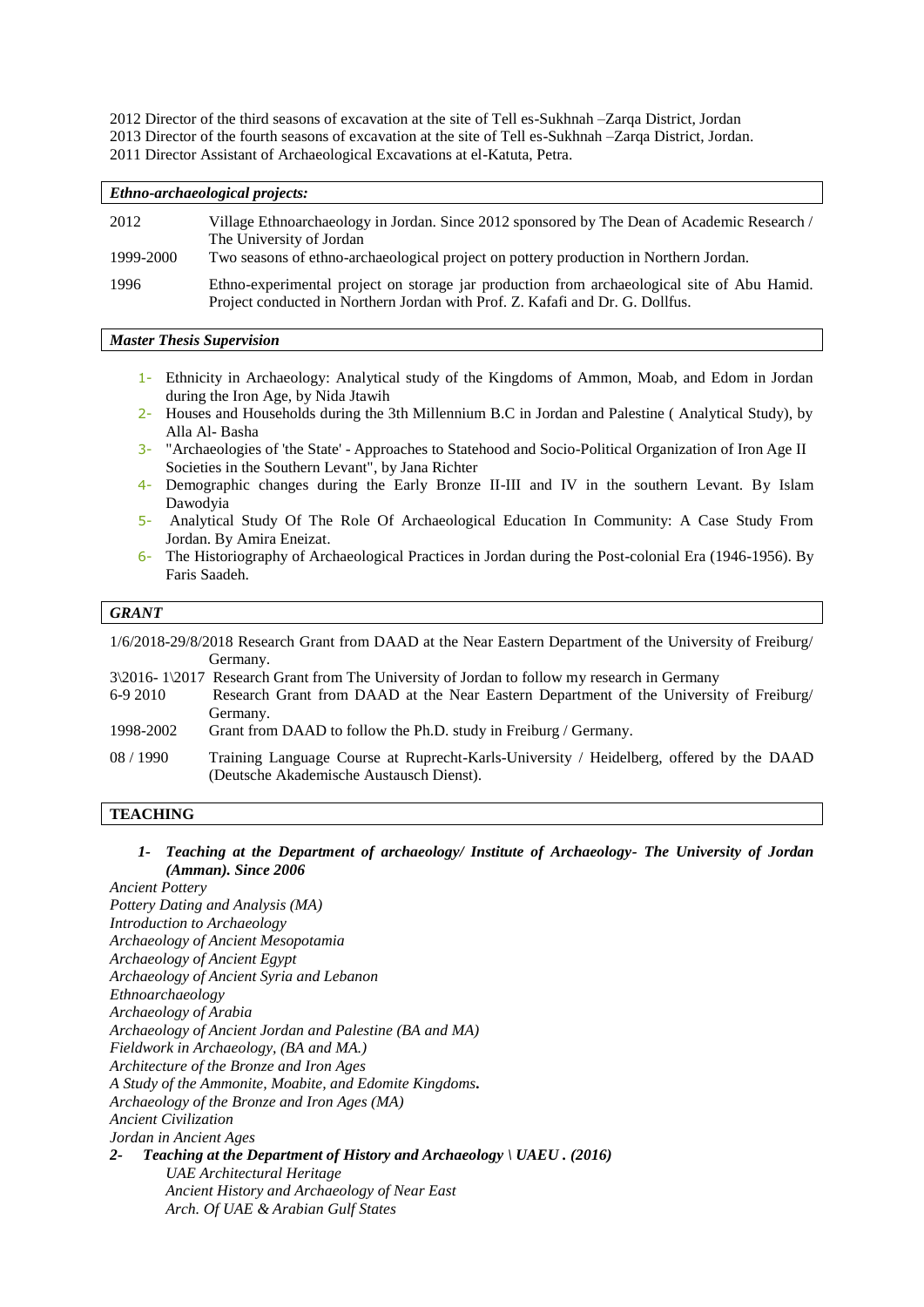|           |  |  |  | 3- Teaching at the Department of Near-Eastern Archaeology / Albert-Ludwigs-Universität / Freiburg |  |
|-----------|--|--|--|---------------------------------------------------------------------------------------------------|--|
| (Germany) |  |  |  |                                                                                                   |  |

| 2005/06 | "Einführung in die Methoden und Theories der Vorderasiatischen Archäologie"                                    |  |  |  |  |  |  |
|---------|----------------------------------------------------------------------------------------------------------------|--|--|--|--|--|--|
| 2005    | "Bestattungssitten im Alten Orient: als Merkmal des sozialen Status und der Ideologie"                         |  |  |  |  |  |  |
| 2004    | "Ethnoarchäologie: eine Erkenntnisreiche Quelle für die Archäologie?"                                          |  |  |  |  |  |  |
| 2003/04 | "Handwerk und Spezialisierung im Alten Orient: eine Untersuchung der sozioökonomischen<br>Organisationsformen" |  |  |  |  |  |  |

# **Publications**

### **Monograph:**

**1. Ali, N.** (2005): *The Development of Pottery Technology from the Late Sixth to the Fifth Millennium: Ethno-and archaeological Studies (Abu Hamid as a Key Site)*. Oxford: BAR international Series 1422.

### **Further publications:**

#### **A) Published Publications**

- **1.** Ali. N (2019) Olive And Olive Oil Production In Ancient Jordan: Contextualizing The Evidence**.**  Dirasat, Human and Social Sciences, Volume 46, No. 1, Supplement 2, pp. 253-264
- **2. Ali. N.** (2016) From Cave to Village: Social Structure and the Development of Architectural Landscape. Journal of Anthropological Research 72.1
- **3. Ali, N.** (2015) The Human Aspect of Technology: Ethnoarchaeological Study of Cooking Ware from Jordan. *Near Eastern Archaeology* 78.1.
- **4. Ali, N.** and Shatara, A. (2015) Knowledge of "the past" between Objectivity and Hermeneutic Approaches. *Adumatu* 31.43-56 (in Arabic)
- **5. Ali, N.** and Abu Ghanimeh, K. (2015) The Transition to Early Agriculture Villages in the Southern Levant and the Transforming of Sites Structure. *Adumatu* 32:7-26 (in Arabic)
- **6. Ali, N.** and Bader, N. (2015) Two Rhodian Stamped Amphora Handles From Tell Es-Sukhnah (Jordan): A Case Study. *Mediterranean Archaeology and Archaeometry* 15.2.:45-51
- **7. Ali, N**. and Abd-Alla, R. (2015) The Authentication and Characterization of Glass Objects Excavated from Tell Es-Sukhnah/ Jordan. *Mediterranean Archaeology and Archaeometry 15.1:39-50.*
- **8. Ali, N.** (2014) Olive oil production in a semi-arid area: evidence from Roman Tell Es-Sukhnah, Jordan. *Mediterranean Archaeology and Archaeometry* 14.2: 337-348.
- **9. Ali, N.** (2012) Ethnoarchaeology: its concept and applications in Archaeology. *Damascus University Journal*, Vol.28 (3+4): 447-477. (in Arabic)
- **10. Ali, N.** (2012) Pottery Studies in Archaeology: The Interpretive Agenda. " *Jordan Journal for History and Archaeology* VI (3): 124-138 (in Arabic)
- **11. Ali, N.** (2010) Style, society and lithic production during the Late Natufian and Early Neolithic periods in the southern Levant "In: *The Principle of Sharing. Segregation and Construction of social identities at the Transition from Foraging to Farming, Benz, M. (ed.)*. Studies in Early Near Eastern Production, Subsistence, and Environment 14 : 223-248. Berlin, ex oriente.